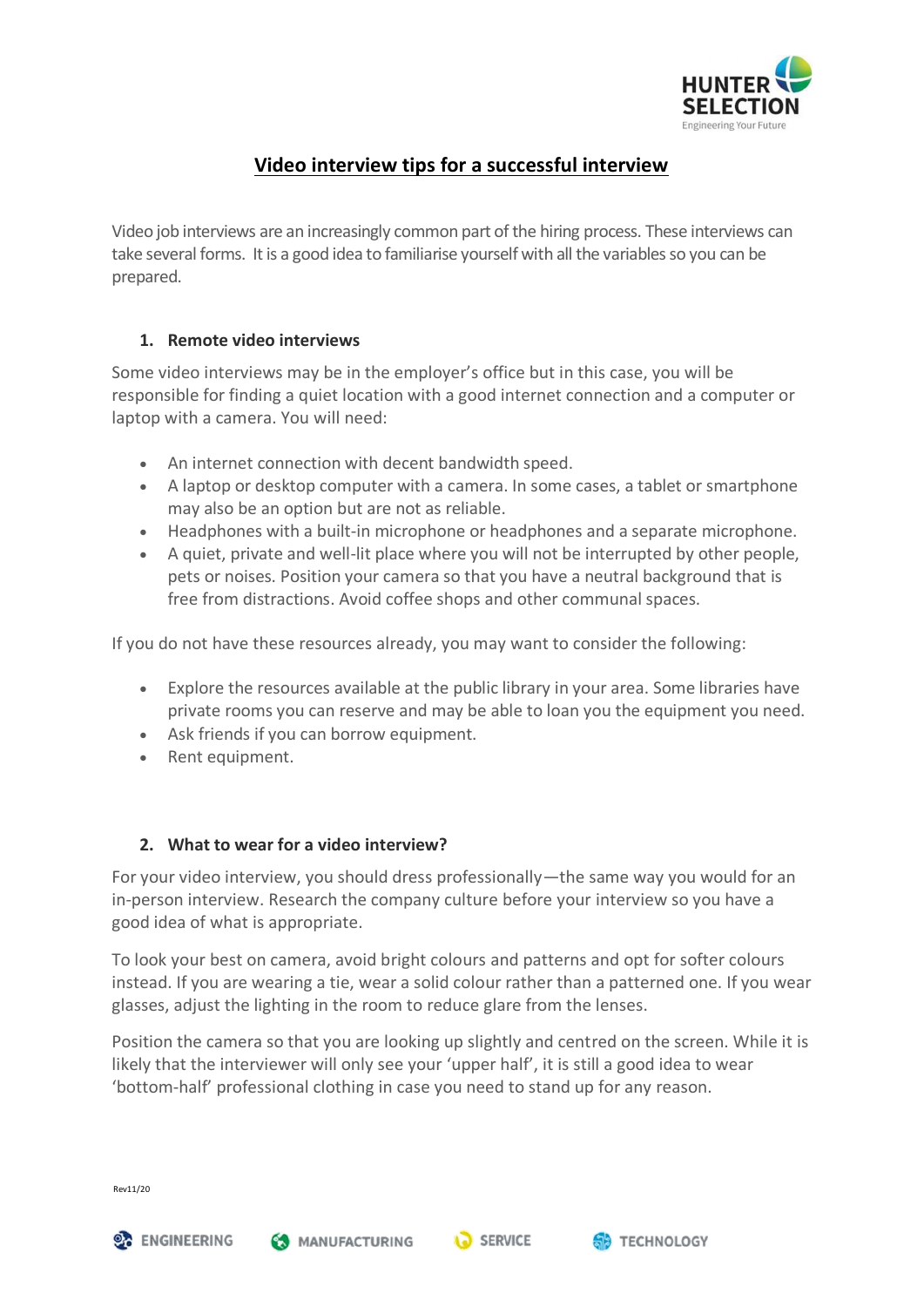

## **3. Video interview body language**

Eye contact is very important during an in-person interview, and you want to convey that same level of connection during a video interview. Avoid the instinct to look directly at your interviewer on the screen while you're answering a question. Instead, when you speak, you want to direct your gaze at the camera. When you do this, your eyes are more likely to align with the interviewer's eyes on the other end. When you are listening, you can look back at the screen.

Throughout the interview, keep your mood upbeat and convey optimism with your body language. One way to achieve this is to have good posture. Sit in your chair with your back straight and your shoulders open. Feet can be planted on the floor and arms can rest in your lap or on the desk.

When you are listening, nod and smile when appropriate to communicate that you are giving them your full attention. Use hand gestures when it feels appropriate and keep your movements close to your body. Avoid fidgeting or letting your gaze drift away from the device.

#### **4. Practice and technology set up**

To get used to the technology and the body language of a video interview, it is useful to do some practice video calls with friends or family members or your recruitment consultant at Hunter Selection. Ask them to give you candid feedback about your appearance and eye contact. Run through it a few times until things start to feel natural.

This practice can make all the difference in your interviews. Set aside time in the days leading up to your interview—you will find your confidence growing as you become more comfortable in front of the camera.

On the day of your interview, review this checklist as you are setting up:

- Ensure that you will not be interrupted, either by locking the door or by alerting others that you cannot be disturbed (a note on the door of the room as well as the door to the outside may be helpful).
- Clear the desk space, except for a notepad and pen/pencil for you to take notes.
- Have a copy of your CV and any other notes ready for you to refer to.
- Set out a glass or bottle of water for yourself.
- Check that your camera is working.
- Check that your audio is working.
- Close any windows, tabs or applications on your computer that you are not using.
- Check your internet connection and make sure you are not downloading anything in the background.
- Set your phone to silent.
- Check that the background behind you is neutral and free from clutter.

Rev11/20